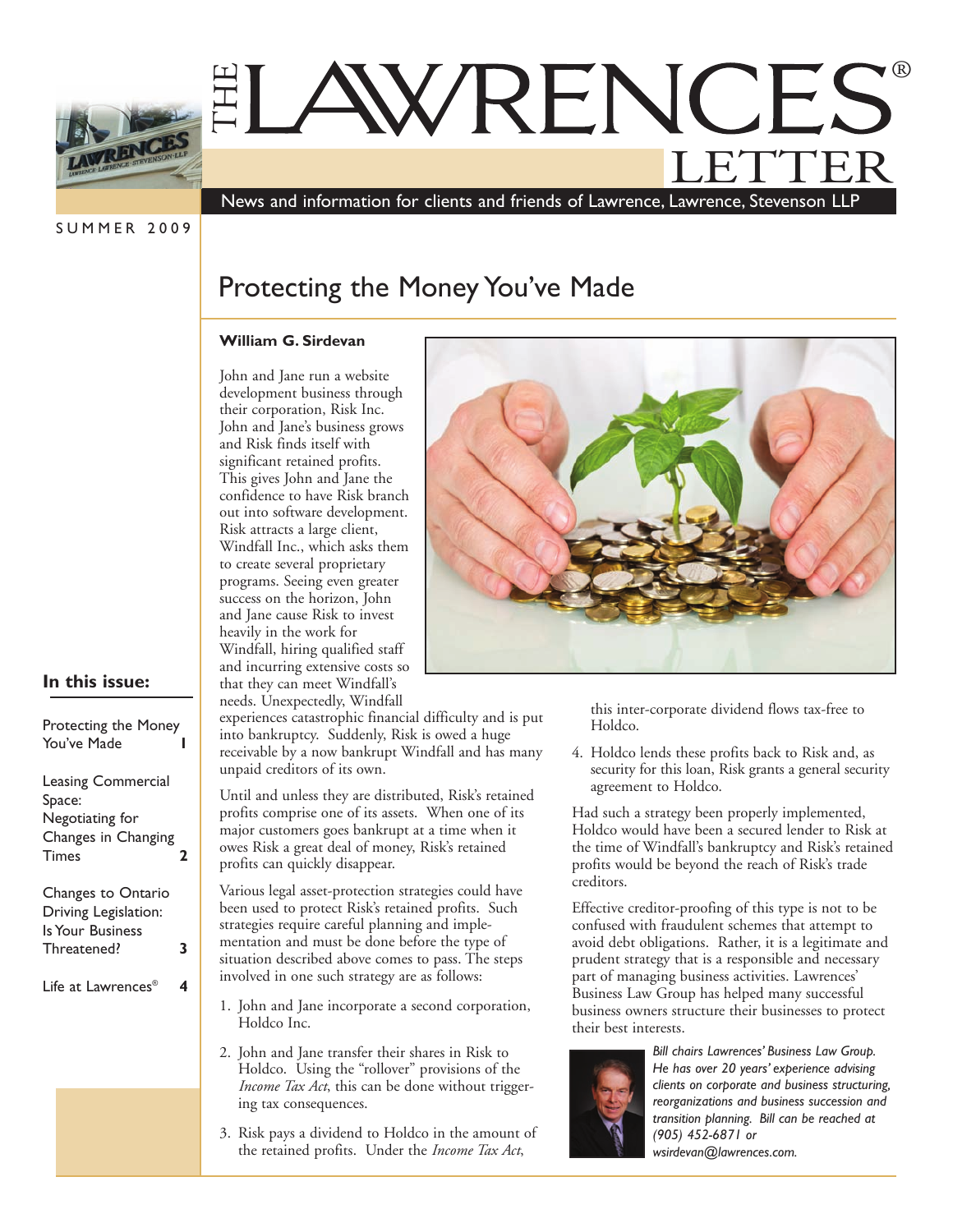# Leasing Commercial Space: Negotiating for

## **Ayo N. Ogor**

The owner of a small strip mall is having trouble finding reliable tenants for long-term leases. To trim costs, he has cut down drastically on repairs and renovations. The mall is beginning to look run-down and unattractive. One of the tenants is a coffee shop in year three of a ten-year lease, when a huge national competitor moves in across the street, causing the coffee shop's revenues to drop by 40%.

Economic uncertainty can threaten the viability of both landlords' and tenants' businesses. To retain reliable commercial tenants in the present economic climate, landlords are becoming increasingly willing to negotiate on leases.

Commercial tenants should be aware of possible rights they can negotiate into existing leases. Commercial landlords should be aware of how to protect their interests and those of their mortgagees (lenders), while ensuring that they continue to satisfy tenants.

#### **Set-off Right**

*What this is*: The right of the tenant to undertake work on behalf of the landlord and deduct the cost from the rent payable.

*Tenant's position*: Tenants want to compel the landlord to carry out repairs without having to go to court. In the example above, renovations may improve the tenant's ability to compete. If the landlord does not cooperate, set-off rights allow the tenant to make the repairs and deduct the cost from the rent.

*Landlord's position*: Landlords do not want tenants unilaterally deciding on standards for the property. Landlords who cannot avoid granting this right should ensure they receive ample notice to complete the repairs before the rent is set off. The amount and the issues for which the tenant can set off should also be strictly defined.

#### **Kick-out Right**

*What this is*: upon occurrence of certain events, such as a major drop in revenue, the right to terminate before the expiry of the lease. In the above situation, a kick-out right would allow the tenant to terminate the lease without penalty.

*Tenant's position*: Tenants are increasingly requesting this right, particularly in industrial leases, due to the uncertain economy. Alternatively, they may seek the right to reduce the amount of space they lease, or to change locations in the complex. In the above example, this right would allow the tenant to move further away from the competitor.

*Landlord's position*: If granting this right, landlords may reserve the right to recoup any financial incentives given

with the lease, such as rent-free periods, leasehold allowances, and broker commissions. They should ensure this right does not survive beyond the original term of the lease, and that mortgagees' consent is obtained beforehand.

### **Assignment and Subletting Clauses**

*What they are*: clauses determining the tenant's rights to sublet or assign the lease to a third party. In the above situation, this would allow the tenant to find a subtenant and move out if there is no kick-out right.

*Tenant's position*: Tenants want maximum ability to sublet or assign leases, and even obtain recognition for new tenants. Without this, the original tenant would still have to sign any documentation required for dealings with the landlord, such as written requests for repairs. Tenants are also increasingly requesting non-disturbance clauses that protect assignees or subtenants, so that even if the landlord eventually defaulted on the mortgage, the lender would be required to respect the subtenants' rights if they continue to pay rent and fulfil their obligations under the sublease.

# CHANGES TO ONTARIO DRIVING LEGISLATION: is Your Business Threatened?

#### **Anthony E. Bak**

Transportation is the lifeblood of many businesses. Let's say that "ABC Delivery Service" prides itself on meeting its customers' needs. One Friday afternoon, one of its customers, a pharmacy in a small southern Ontario town, needs an urgent delivery. ABC guarantees the distributor that the stock will reach the pharmacy before 6:00 pm. The driver lives in the direction of the destination and is as interested as the customer in completing the delivery before 6:00 pm. Several delays make it touch and go whether the driver will reach the pharmacy in time, so once on a clear, open road, he speeds up. Unluckily for him, he is stopped by the Ontario Provincial Police. The driver, with a 15-year safety record, is astounded to be charged with "stunt driving": he is suspended from driving for one week effective immediately and his vehicle is impounded. He learns that if he is subsequently convicted, he will receive six demerit points and a fine up to \$2,000. Worse, he might receive a further suspension and possibly even jail time.

Welcome to the world of recent amendments to the Ontario *Highway Traffic Act*.

Businesses that operate fleets of vehicles need to take particular notice of these changes, since they may have

Commercial tenants should be aware of possible rights they can negotiate into existing leases. Commercial landlords should be aware of how to protect their interests and those of their mortgagees (lenders), while ensuring that they continue to satisfy tenants.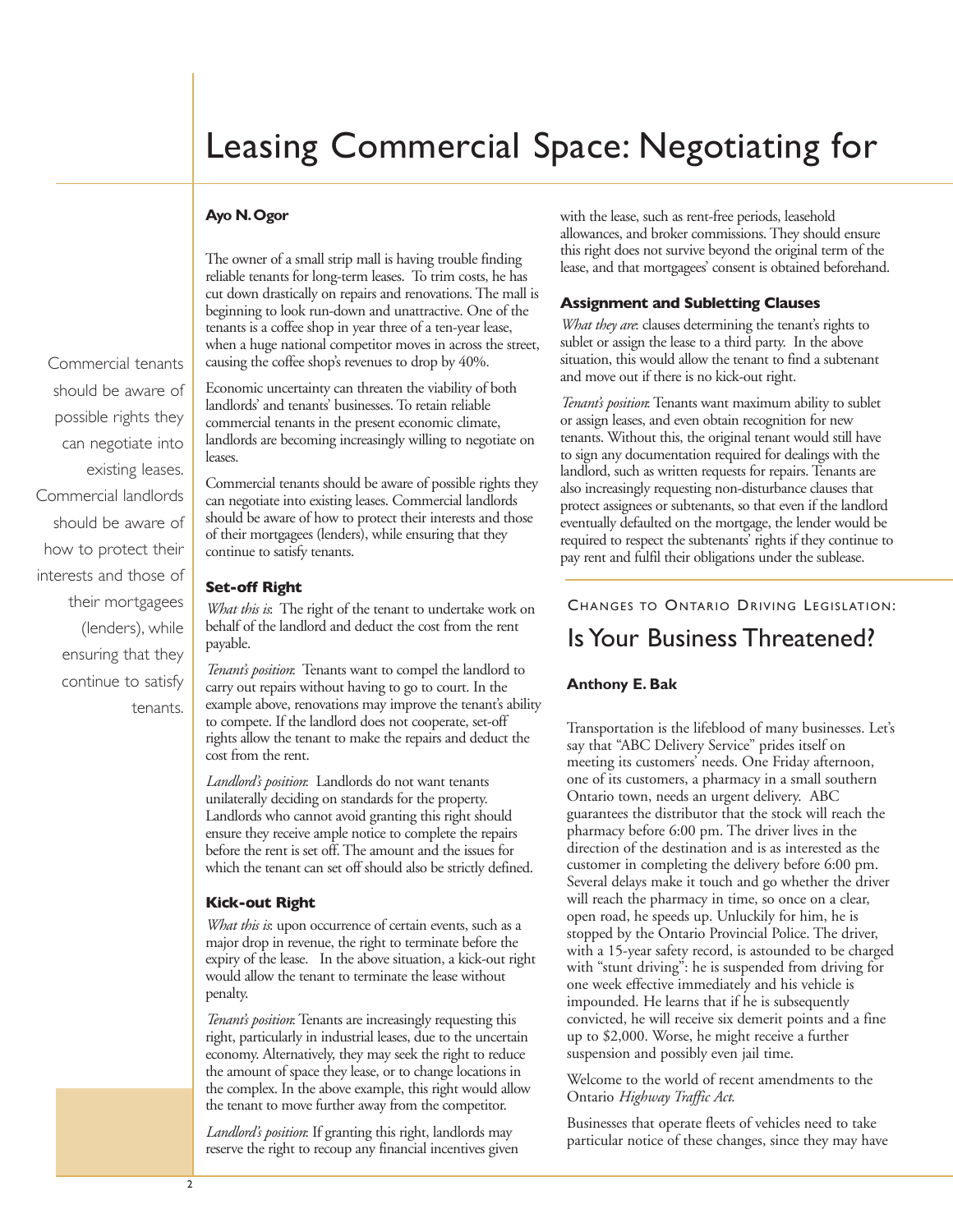# Changes in Changing Times

*Landlord's position*: If granting this right, landlords can require guarantees and indemnities from both the assignors and assignees. If the subtenant should then default, the landlord can seek financial compensation or can require the original tenant to satisfy the lease terms.

## **Rights to Go Dark v. Operating Covenants**

*What they are*: Operating covenants prevent tenants from shutting down businesses they are running on the premises, whether or not they are still paying rent. In the above example, the right to go dark would permit the tenant to cease operating the coffee shop on those premises.

*Tenant's position*: Tenants want the right to stop operating if necessary under poor economic circumstances, even while still paying rent.

*Landlord's position*: Landlords do not want deserted premises. Protective rights for the landlord can be written into the lease, so that if a tenant stops operating, the

a profound impact on the business. Anyone found driving at more than 50 km over the speed limit may be convicted under the *Highway Traffic Act* of "stunt driving". This offence carries with it six demerit points and a minimum fine of \$2,000, with the possibility of a further two years' driver's license suspension and a sixmonth jail sentence. Even first offenders with good prior driving records are being assessed fines in the thousands of dollars on conviction.

In addition, simply being charged with the offence will result in a confiscation of the motor vehicle for one week and a suspension of one's driver's licence during that time period. From early indications, it appears that prosecutors are very hesitant to accept pleas to lesser offences that carry fewer demerit points and smaller fines.

Similarly severe penalties have been instituted in relation to driving and the consumption of alcohol. Drivers who are pulled over and provide breath samples landlord can terminate the lease and take over the premises. Any special rights previously granted to the tenant, such as signage rights, would be eliminated.

A commercial lease is always an important negotiation for both parties. Any special rights negotiated will depend on the particular situation. Both landlords and tenants should have a real estate lawyer review their leases, to protect their best interests.

Lawrences' Real Estate Group has significant experience in advising both landlords and tenants on their rights in commercial leases. We can help you draft or renegotiate leases to suit your circumstances.



*Ayo Ogor is an associate in Lawrences' Real Estate Group. She has particular expertise in commercial leasing transactions and can be reached at (905) 452-6887 or aogor@lawrences.com.*

that exceed the limit will lose their licences on the spot for three days and their vehicles will be impounded. Subsequent transgressions will result in longer suspensions. The provincial standards triggering these suspensions are almost twice as strict as the level set out in the *Canadian Criminal Code*.

Even if you are not convicted of an offence, your insurance company will likely increase your insurance premiums. The increase in insurance premiums will inevitably last for years, raising the cost of insurance by many thousands of dollars. Under the provisions of the Compulsory Automobile Insurance Act, it is an offence to drive without insurance in the Province of Ontario. A first conviction carries a minimum fine of \$5,000.

Business owners and drivers are urged to keep these recently amended driving provisions in mind and ensure that everyone using their vehicles, whether for business or personal reasons, is aware of the changes. The law is quite clear that driving is a privilege, not a right—and that privilege is under greater scrutiny than ever before.

Lawrences' Litigation Group has significant experience with automotive-related situations and can advise on the best means of action given specific situations.



*Tony Bak is a partner in Lawrences' Litigation Group. He practises civil and criminal litigation, with extensive experience in the automotive industry. He can be reached at (905) 452- 6875 or aebak@lawrences.com.*

Businesses that operate fleets of vehicles need to take particular notice of these changes, since they may have a profound impact on the business.